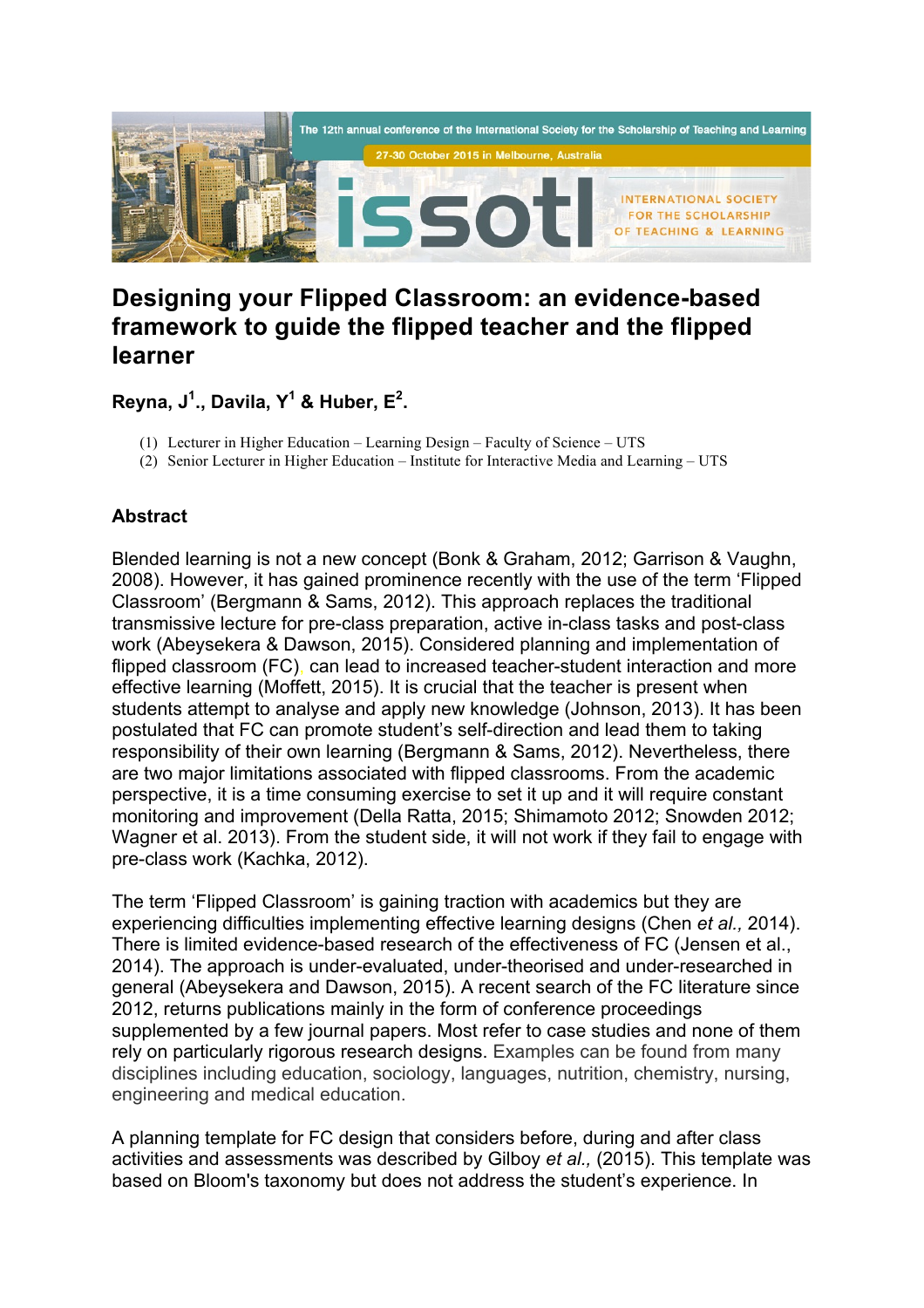contrast, Moffett (2015) described 12 tips for flipping the classroom but this was not comprehensive. At the time of writing, a holistic model to guide students and academics with flipped learning and teaching has not being described. As educators, we believe there are several variables or elements that could influence the success of a FC approach. This conceptual paper proposes an 8 step framework to support educators and students to teach and learn with the FC model. Based on principles of blended and student-centred learning, organisational appearance, universal design and evaluation, the framework acts as a conduit between theory and good practice.

Elements of the framework include: (1) Communication of the benefits of the flipped model to students; (2) accessibility of the material; (3) organisation of content; (4) timing for activities; (5) learning design; (6) online, (pre or post classroom) activities; (7) classroom work; and (8) evaluation and improvement. This paper will present the evidence behind each of these elements in a practical way to guide teachers and students through a flipped model of teaching and learning.

## **References**

Abeysekera, L. and P. Dawson (2015). "Motivation and cognitive load in the flipped classroom: definition, rationale and a call for research." Higher Education Research & Development 34(1): 1-14.

Bergmann & Sams (2012). Flip Your Classroom: Reach Every Student in Every Class Every Day. International Society for Technology in Education.

Bonk, Curtis J., and Charles R. Graham. The handbook of blended learning: Global perspectives, local designs. John Wiley & Sons, 2012.

Bijlani, K., et al. (2013). "Concept Maps for Learning in a Flipped Classroom." 2013 Ieee Fifth International Conference on Technology for Education (T4e 2013): 57-60.

Chen, H. Y. L., et al. (2014). "Design and Evaluation of a Flipped Course Adopting the Holistic Flipped Classroom Approach." 2014 14th Ieee International Conference on Advanced Learning Technologies (Icalt): 627-631.

Critz, C. M. and D. Knight (2013). "Using the Flipped Classroom in Graduate Nursing Education." Nurse Educator 38(5): 210-213.

Della Ratta, C. B. (2015). "Flipping the Classroom With Team-Based Learning in Undergraduate Nursing Education." Nurse Educator 40(2): 71-74.

Fautch, J. M. (2015). "The flipped classroom for teaching organic chemistry in small classes: is it effective?" Chemistry Education Research and Practice 16(1): 179-186.

Forsey, M., et al. (2013). "Flipping the sociology classroom: Towards a practice of online pedagogy." Journal of Sociology 49(4): 471-485.

Garcia, M., et al. (2013). "Flipped classroom: an innovative environment for learning and teaching histology." 6th International Conference of Education, Research and Innovation (Iceri 2013): 3196-3201.